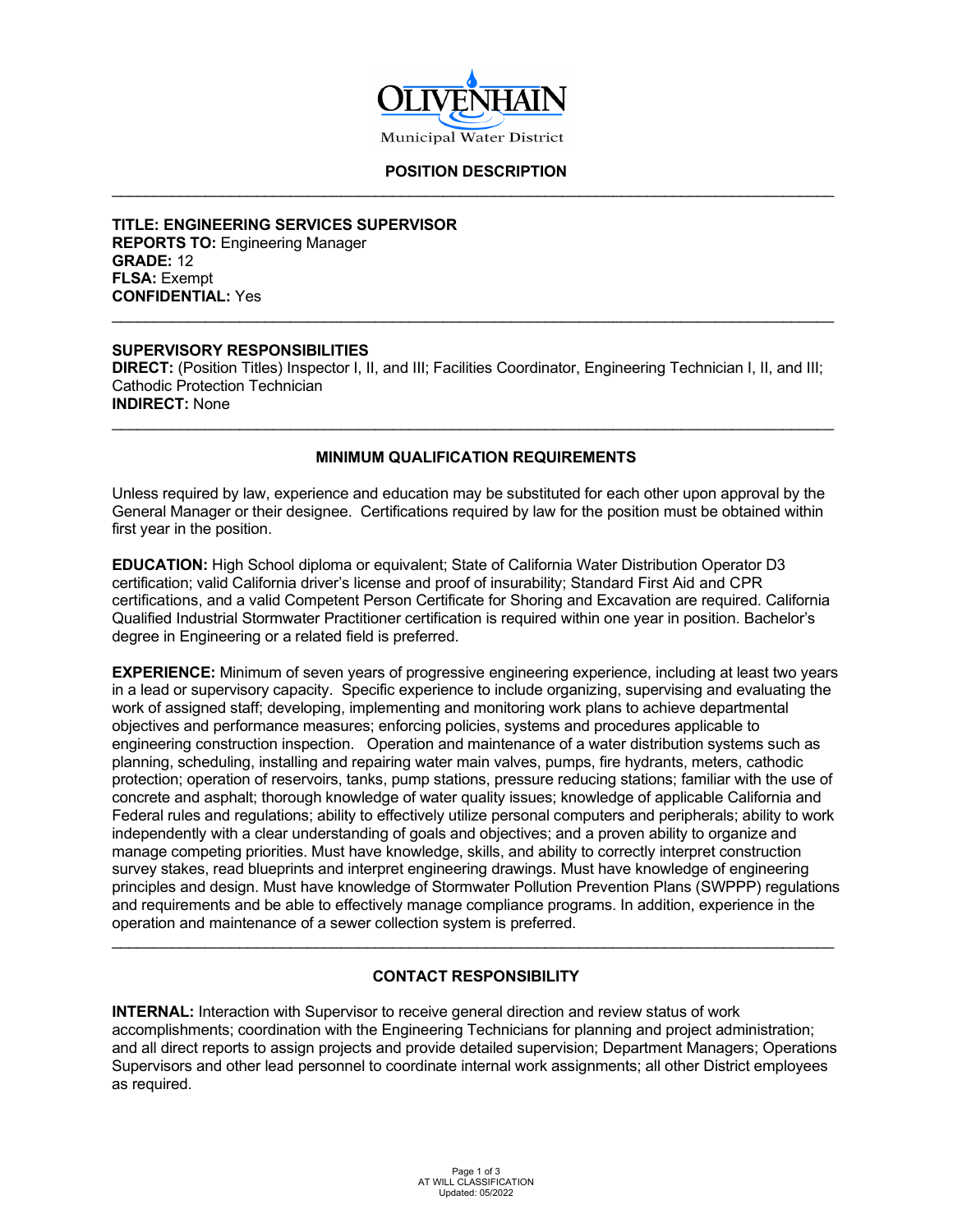**EXTERNAL:** Interaction with contractors, developers' representatives, the general public and others during the course of inspection; contractors, suppliers, and vendors to evaluate new products which might be acceptable for use by the District; emergency service personnel as required.

\_\_\_\_\_\_\_\_\_\_\_\_\_\_\_\_\_\_\_\_\_\_\_\_\_\_\_\_\_\_\_\_\_\_\_\_\_\_\_\_\_\_\_\_\_\_\_\_\_\_\_\_\_\_\_\_\_\_\_\_\_\_\_\_\_\_\_\_\_\_\_\_\_\_\_\_\_\_\_\_\_\_\_\_\_

# **PHYSICAL REQUIREMENTS**

Ability to walk long distances; climb steep hills and ladders; may on an infrequent basis assist with lifting up to 100 pounds; ability to tolerate frequent bending and stooping; good hearing, eyesight and speech capabilities; excellent verbal and written communication skills; ability to effectively utilize a personal computer and peripherals; ability to tolerate exposure to a computer screen.

## *This position requires the ability to work extended hours, weekends, and holidays.*

## **ENVIRONMENTAL CONDITIONS**

\_\_\_\_\_\_\_\_\_\_\_\_\_\_\_\_\_\_\_\_\_\_\_\_\_\_\_\_\_\_\_\_\_\_\_\_\_\_\_\_\_\_\_\_\_\_\_\_\_\_\_\_\_\_\_\_\_\_\_\_\_\_\_\_\_\_\_\_\_\_\_\_\_\_\_\_\_\_\_\_\_\_\_\_\_

When working outdoors, work is performed in all types of weather. Subject to noisy conditions, odors, contact with animals and insects, hazardous traffic conditions, confined spaces, variable weather conditions, possible exposure to heavy equipment, dust, and fumes. When working indoors, work is performed in an office environment with lighting and ventilation. Appropriate personal safety equipment is provided.

# **DETAILED DUTIES AND RESPONSIBILITIES – ESSENTIAL FUNCTIONS**

\_\_\_\_\_\_\_\_\_\_\_\_\_\_\_\_\_\_\_\_\_\_\_\_\_\_\_\_\_\_\_\_\_\_\_\_\_\_\_\_\_\_\_\_\_\_\_\_\_\_\_\_\_\_\_\_\_\_\_\_\_\_\_\_\_\_\_\_\_\_\_\_\_\_\_\_\_\_\_\_\_\_\_\_\_

Under general direction, this at will position is responsible for the planning, direction, implementation and administration of various engineering services including inspection, right of way, cathodic protection, and facilities. Constructively deal with conflict and afford effective resolutions. Ensure departmental operations are within budgetary guidelines. Effectively utilize District resources. Respond to emergency situations and personnel issues using sound judgment. Act as a positive role model and professionally represent the District. Recommends effective, current policy or procedural enhancements for departmental operations. A working knowledge and understanding of District safety rules and regulations, as well as active participation in the District's safety programs is necessary. An ability to perform successfully within a team environment; along with an ability to work independently with a clear understanding of goals and objectives; as well as support of the District Strategic Plan and Mission Statement are essential. Reliable, stable attendance is required.

The following tasks are typical for this classification. Incumbents may not regularly perform all of the listed duties and/or may be required to perform additional or different duties from those set forth below to address business or staffing needs and changing business practices as defined by the General Manager.

## **% TIME TASKS**

**20%** Inspects and determines that facilities constructed within the District are in compliance and conformance with the approved plans, specifications, rules, regulations and performance standards of the District.

- Reads and evaluates blueprints to ensure compliance by the contractor or developer.
- Investigates and resolves conflicts between plans and actual construction conditions.
- Makes detailed daily reports on each project under inspection noting all the details of construction and approved changes to construction plans.
- Performs testing of all facilities under inspection to verify and document performance standards and prepares documentation of such testing.
- Inspects the disinfection of new facilities.